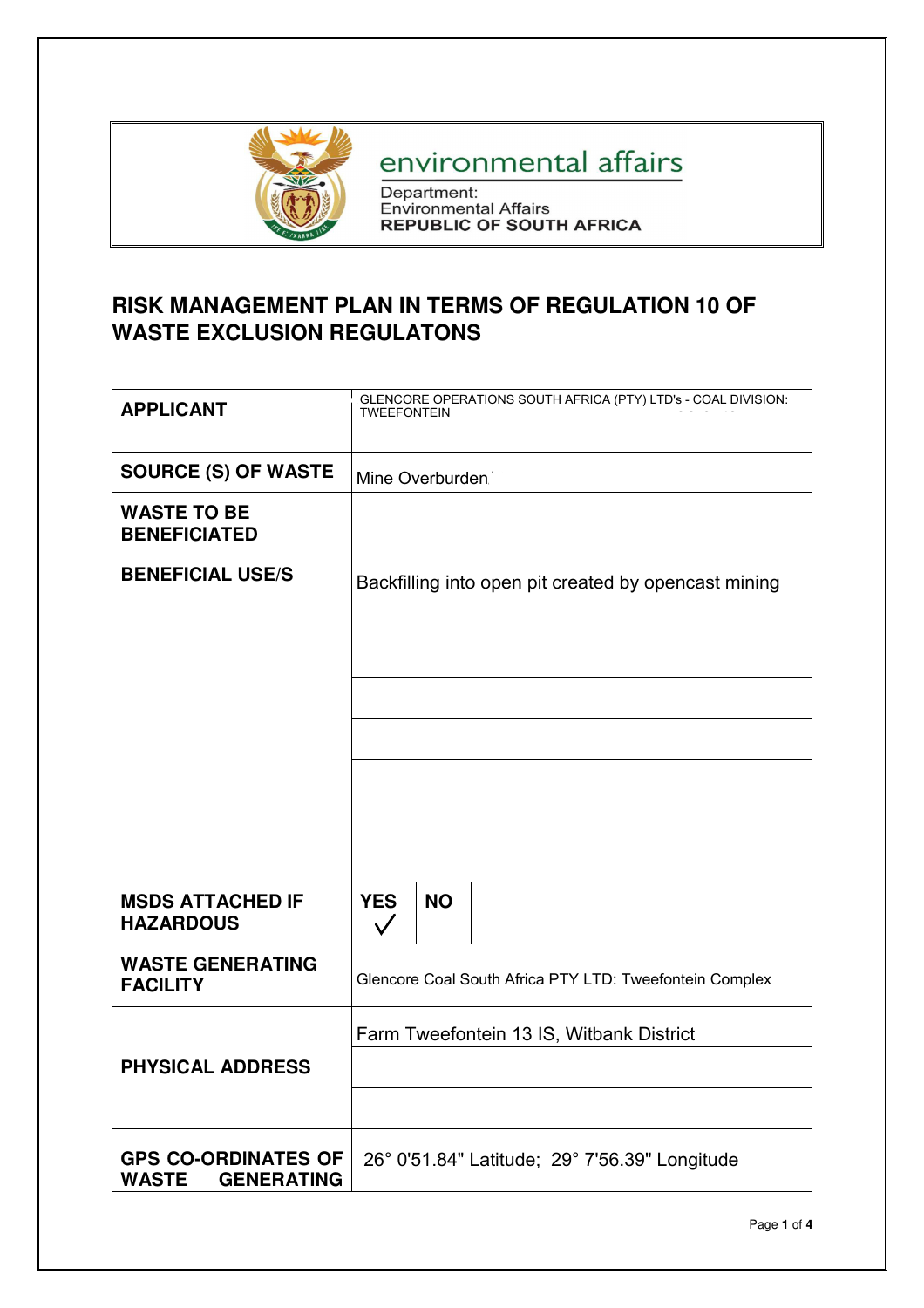| <b>FACILITY (EG. 60° 29' 30"</b><br>Latitude; 34° 20' 15"<br>Longitude) |                                 |       | Centre: 26° 1'52.18" Latitude; 29° 8'51.29" Longitude<br>Centre: 26° 3'11.56" Latitude; 29° 8'58.38" Longitude |
|-------------------------------------------------------------------------|---------------------------------|-------|----------------------------------------------------------------------------------------------------------------|
| <b>POSTAL ADDRESS</b>                                                   | Private Bag X16, Leraatsfontein |       |                                                                                                                |
| <b>CONTACT PERSON</b>                                                   | Thys de Bruin                   |       |                                                                                                                |
| <b>TELEPHONE</b>                                                        | 013 686 3305                    | CELL: | 082 446 0335                                                                                                   |
| <b>EMAIL</b>                                                            | Thys.debruin@glencore.co.za     | FAX:  |                                                                                                                |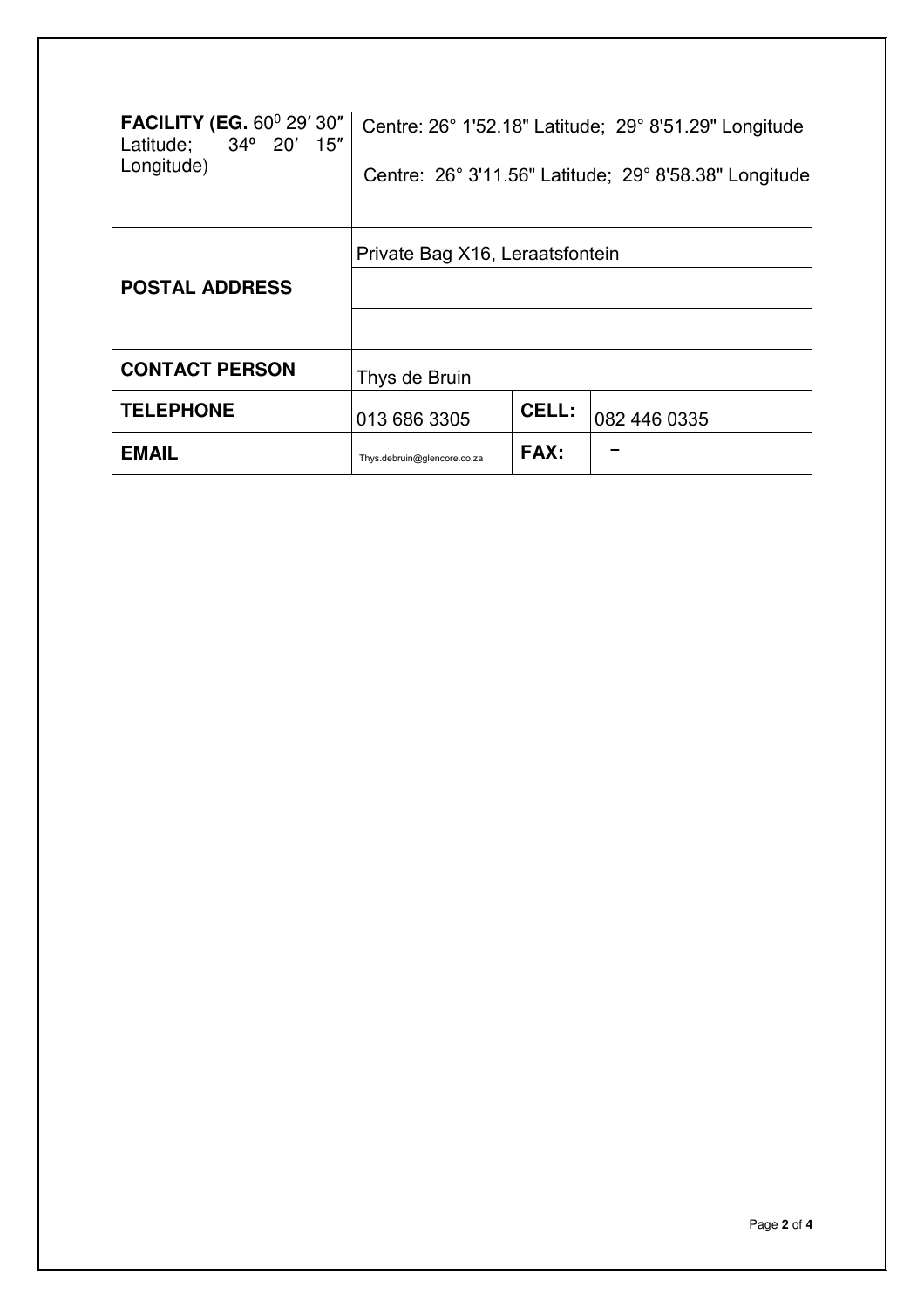| <b>Activity</b>         | <b>Risk Description</b> | Action(s) to minimise/ manage the risk                                                                                     |
|-------------------------|-------------------------|----------------------------------------------------------------------------------------------------------------------------|
| 1. Loading of material  | Uncontrolled            | Preventative mitigation measure                                                                                            |
| onto trucks (on the     | dispersion of dust      | Dust management during loading of material through wetting (depending on particle size analysis).<br>$\bullet$             |
| mine)                   |                         | Dependant on particle size, stop loading during extreme wind conditions.<br>$\bullet$                                      |
|                         |                         | <b>Corrective mitigation measure</b>                                                                                       |
|                         |                         | Wearing of relevant PPE (dust mask and eye protection) during loading where required.<br>$\bullet$                         |
|                         |                         |                                                                                                                            |
| 2. Transportation of    | Uncontrolled            | Preventative mitigation measure                                                                                            |
| material (on the mine)  | dispersion of dust      | Dust management during transportation will include ensuring vehicles follow an approved route that will limit the exposure |
|                         |                         | of dust in nearby communities.                                                                                             |
|                         |                         | Side tippers with tarpaulin devices will be recommended for the transportation of the material locally on the mine, where  |
|                         |                         | the community can be exposed but dependant on the particle size.                                                           |
|                         |                         | <b>Corrective mitigation measure</b>                                                                                       |
|                         |                         | None<br>$\bullet$                                                                                                          |
|                         |                         |                                                                                                                            |
| Off-loading<br>3.<br>of | Uncontrolled            | Preventative mitigation measure                                                                                            |
| material (on and off    | dispersion of dust      | Dust management during off-loading of material through wetting (depending on particle size analysis).                      |
| the mine)               |                         | Stop off-loading of material during extreme wind conditions.<br>$\bullet$                                                  |
|                         |                         | <b>Corrective mitigation measure</b>                                                                                       |
|                         |                         | Wearing of relevant PPE (dust mask and eye protection) during off-loading where required.<br>$\bullet$                     |
|                         | Uncontrolled            | Preventative mitigation measure                                                                                            |
| 4. Storage of material  | dispersion of dust      | Confirmatory monitoring of AMD potential from overburden disposed.<br>$\bullet$                                            |
| (on the mine)           | Seepage into water      | Incorporate the geochemistry results into a geochemical model to evaluate long-term geochemical behaviour.<br>$\bullet$    |
|                         | resource/s              |                                                                                                                            |
|                         |                         |                                                                                                                            |

## **RISK MANAGEMENT PLAN – TWEEFONTEIN COMPLEX MINE OVERBURDEN**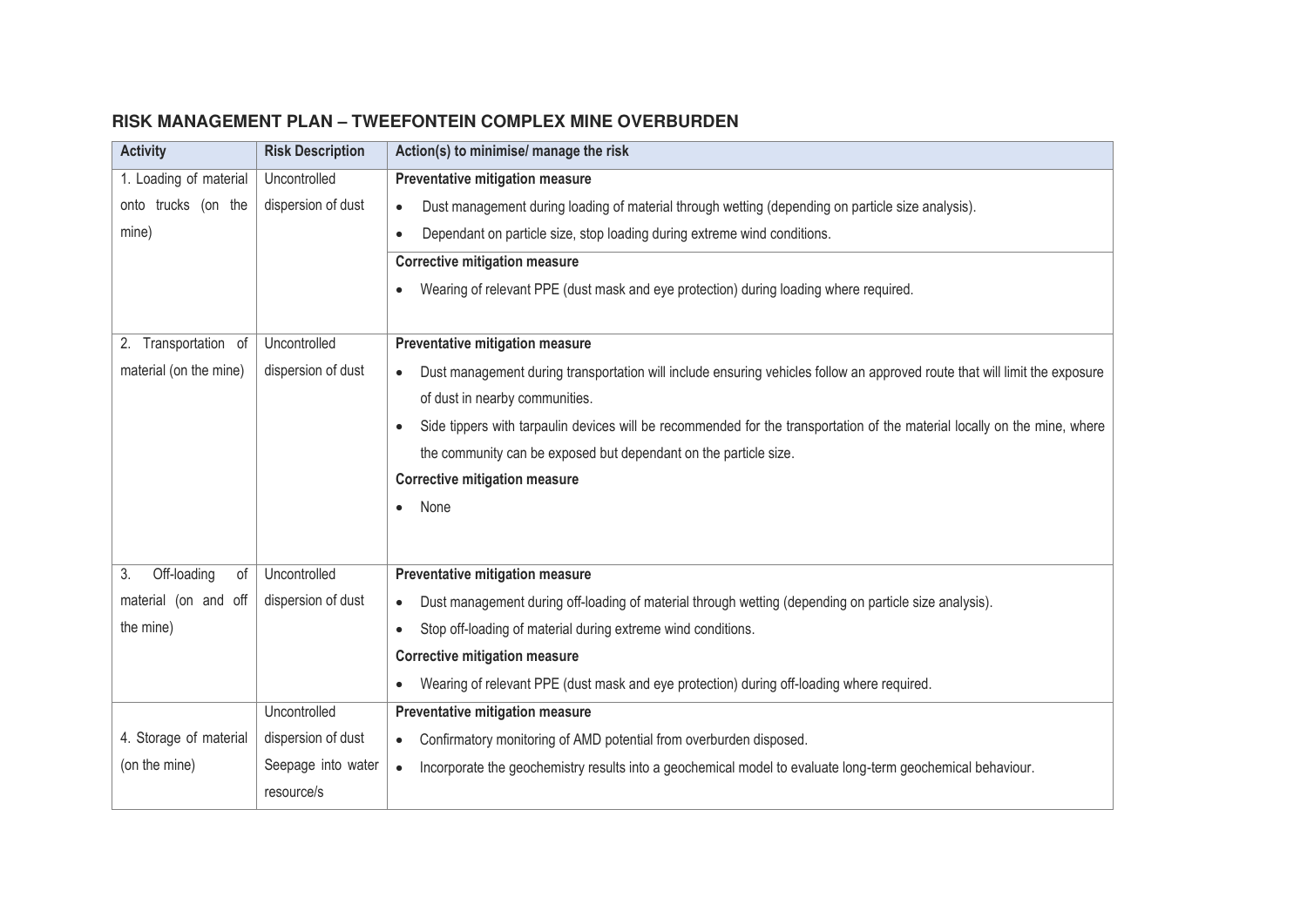| <b>Activity</b>      | <b>Risk Description</b> | Action(s) to minimise/ manage the risk                                                                                                     |
|----------------------|-------------------------|--------------------------------------------------------------------------------------------------------------------------------------------|
|                      |                         | Allow for effective clean and affected water separation.<br>$\bullet$                                                                      |
|                      |                         | Material will be placed by means of soft placement and not tipped from a height.<br>$\bullet$                                              |
|                      |                         | Where possible, use existing infrastructure to backfill overburden material into the open pits.<br>$\bullet$                               |
|                      |                         | All activities and supporting infrastructure / equipment in or adjacent to watercourses shall be minimised where appropriate.<br>$\bullet$ |
|                      |                         | Maintenance of equipment should be undertaken regularly, and adherence to operational procedures.<br>٠                                     |
|                      |                         | Ensure water management facilities are operating adequately until such time that these get rehabilitated to prevent silt<br>$\bullet$      |
|                      |                         | loading of surrounding areas or water courses.                                                                                             |
|                      |                         | All activities and supporting infrastructure / equipment in or adjacent to watercourses shall be minimised where appropriate.<br>$\bullet$ |
|                      |                         | Capture seepage from the dump and reticulate to a closed affected water circuit or treat and dispose.<br>$\bullet$                         |
|                      |                         | Implement scavenger pumps (if relevant) to contain groundwater pollution if undesirable water quality is detected.<br>$\bullet$            |
|                      |                         | Do not discharge water that does not comply with regulatory release standards.<br>$\bullet$                                                |
|                      |                         | Vegetate long-term stockpiles.<br>$\bullet$                                                                                                |
|                      |                         | Seed all long-term stockpiles. Seeding must be completed as soon as practically possible in the wet season.<br>$\bullet$                   |
|                      |                         | <b>Corrective mitigation measure</b>                                                                                                       |
|                      |                         | The use of Safety Data Sheet (SDS) with hazard classification which is provided to all users.<br>$\bullet$                                 |
|                      |                         | Clean-up plan to be implemented where material is carried away from storage area.                                                          |
| Rehabilitation<br>6. | Decant into water       | Preventative mitigation measure                                                                                                            |
| (backfilling)        | resource/s              | Confirmatory monitoring of AMD potential from overburden disposed.<br>$\bullet$                                                            |
|                      |                         | Place carbonaceous material in the bottom of the pit to enable fast saturation.<br>$\bullet$                                               |
|                      |                         | Incorporate the geochemistry results into a geochemical model to evaluate long-term geochemical behaviour.<br>$\bullet$                    |
|                      |                         | Maintain water levels in backfilled pit to levels below decant level.<br>$\bullet$                                                         |
|                      |                         | Monitor water levels and quality in backfilled pits.<br>$\bullet$                                                                          |
|                      |                         | Monitor area for erosion and pooling and rehabilitate if necessary.<br>$\bullet$                                                           |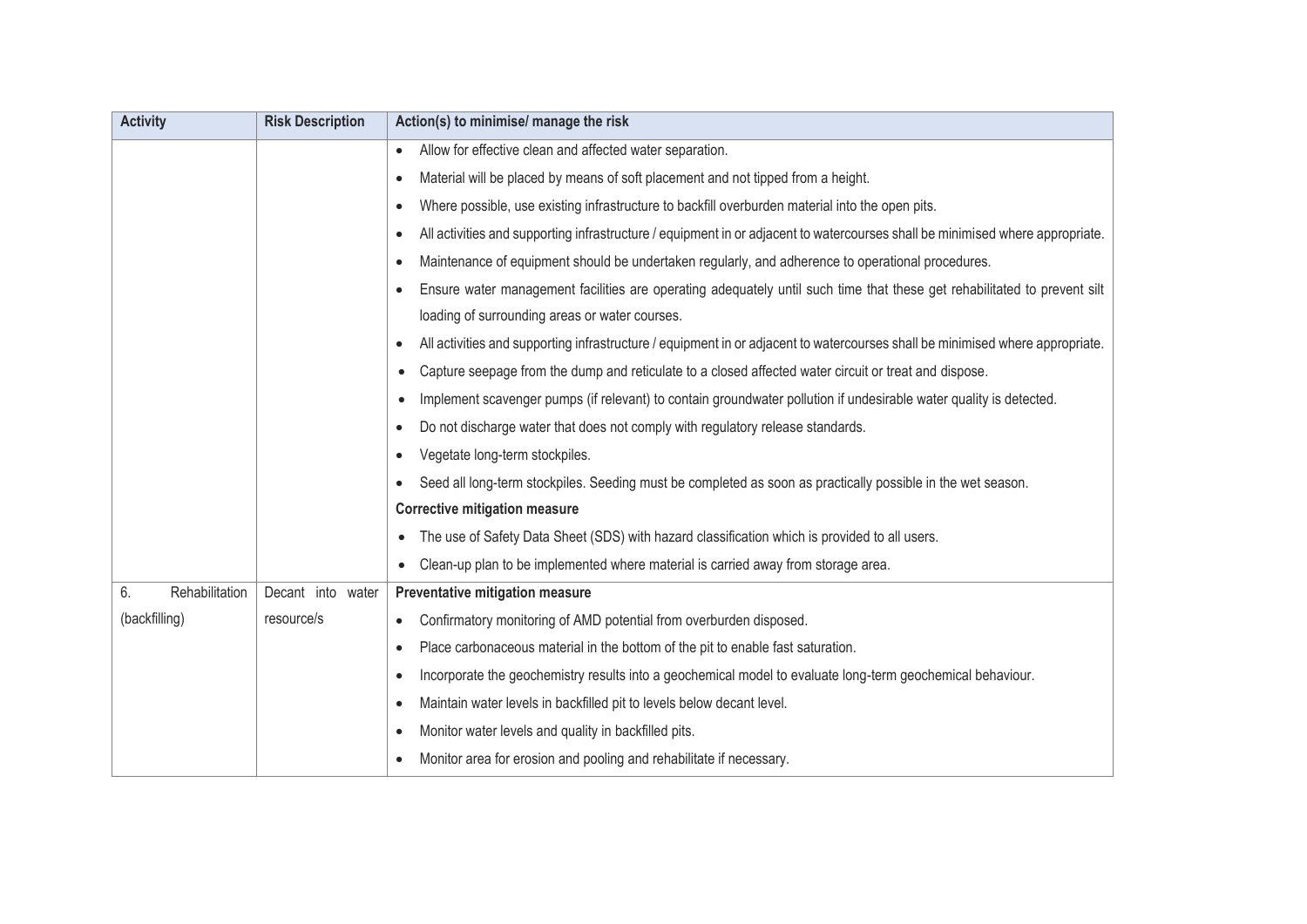| <b>Activity</b> | <b>Risk Description</b> | Action(s) to minimise/ manage the risk                                                                                |
|-----------------|-------------------------|-----------------------------------------------------------------------------------------------------------------------|
|                 |                         | Replace soils to adequate depths over contoured areas and ameliorate as necessary and vegetate as soon as possible to |
|                 |                         | limit long-term water and oxygen ingress.                                                                             |
|                 |                         | Ensure soils are replaced to an adequate depth and ensure soil quality is adequate.                                   |
|                 |                         | <b>Corrective mitigation measure</b>                                                                                  |
|                 |                         | Digging of a cut-off trench up to the hard/fresh rock that drains to the PCD.                                         |
|                 |                         | Water treatment of decant if quality is substandard.                                                                  |
|                 |                         | Pump dirty water to a water treatment plant.                                                                          |
|                 |                         | Implement acid management plan as needed or when required.                                                            |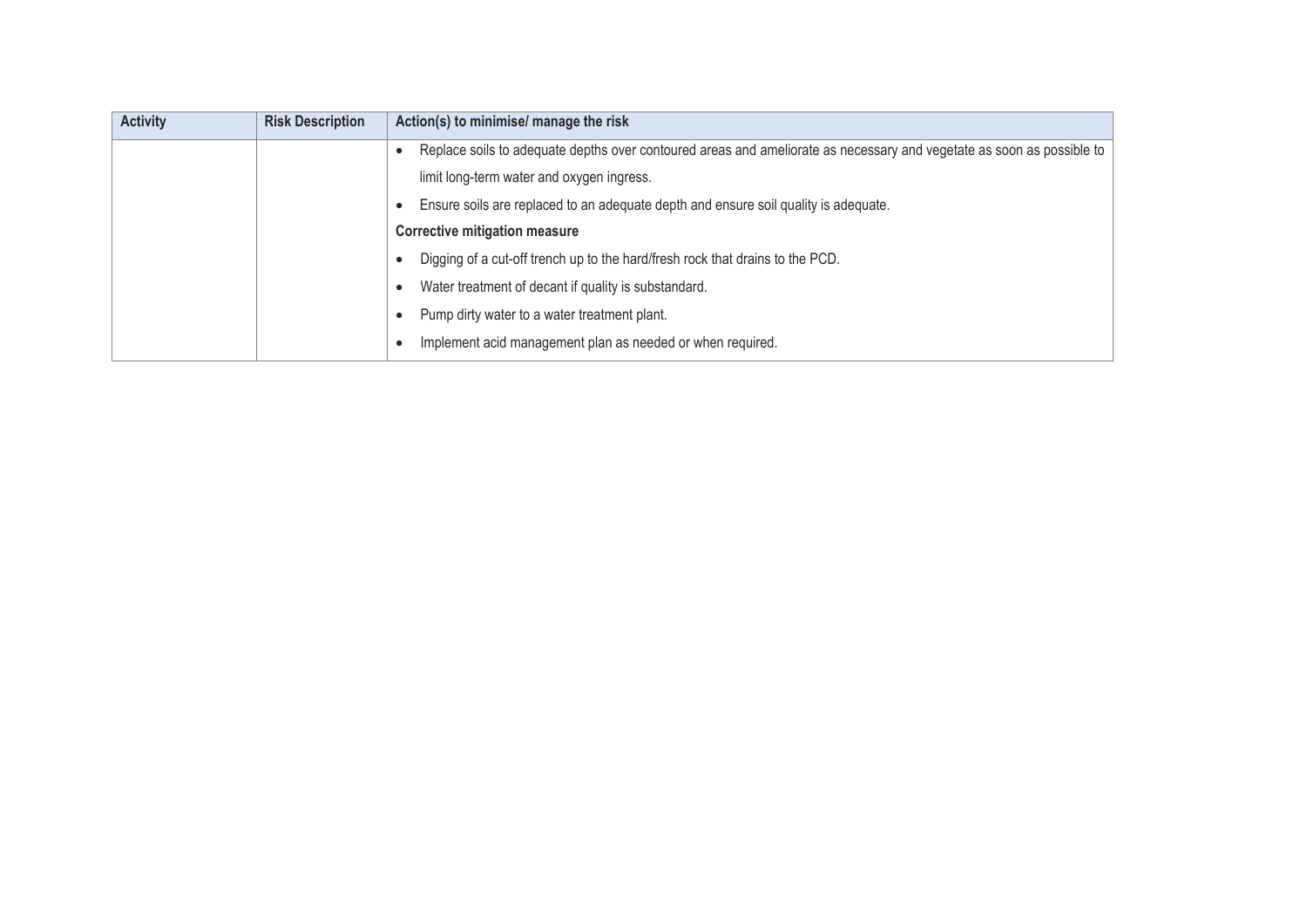#### **DECLARATION**

 $\mathbf{x}$ 

 $\boldsymbol{\mathsf{x}}$ 

I.  $\overline{J}M$   $\overline{C}/e$   $\overline{B}rU\overline{D}$  hereby declare that I have read the completed a Risk Management form and hereby confirm that the information is to the best of my knowledge true and correct.

Furthermore, I declare that I am fully aware of my responsibilities in terms of the Waste Exclusion Regulations, and that failure to comply with these Regulations may constitute an offence in terms of the National Environmental Management: Waste Act, 2008(Act 59 of  $2008$ ).

Applicant (Full names) Johannes Matthys de Bruin<br>Designation Ceneral Manager<br>Signature Sorgezez Place Tweeterkin

## **FOR OFFICE USE ONLY**

| Date Received         |            |                                      |  |
|-----------------------|------------|--------------------------------------|--|
| <b>Decision Taken</b> | Authorised | Not<br>authorised(provide<br>reason) |  |
| Reference<br>Number   |            |                                      |  |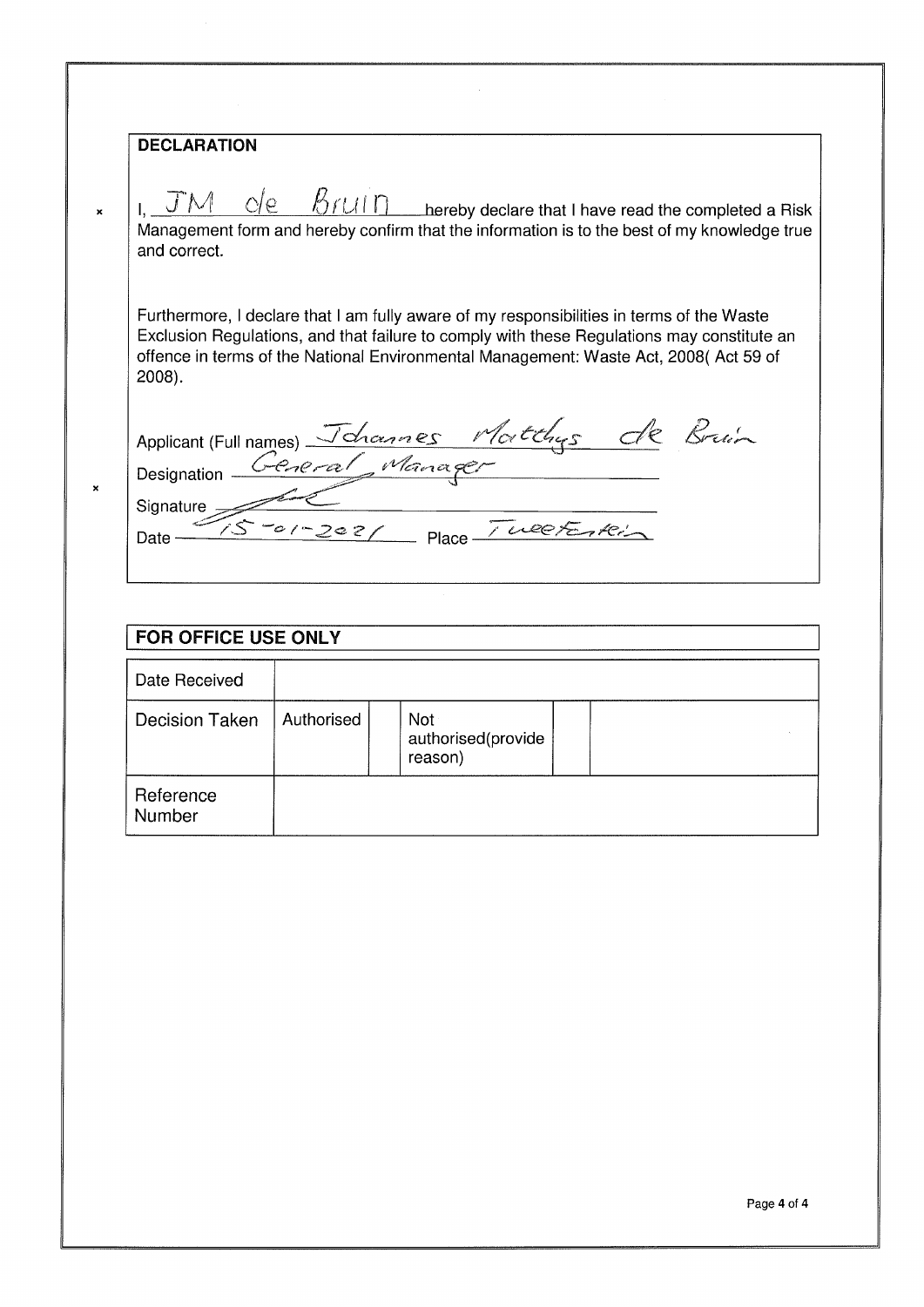## **SAFETY DATA SHEET**

**Conforms to ISO 11014-1 and the South African Occupational Health and Safety Act (86/1993)**

#### **December 2020**

## **MINE OVERBURDEN**

#### **1. COMPANY INFORMATION**

Name: GLENCORE OPERATIONS SOUTH AFRICA (PTY) LTD's - COAL DIVISION: TWEEFONTEIN

Address: Farm Tweefontein 13 IS

Witbank District

Registration number: 1997/017998/07

Tel Number: + 013 686 3305

## **2. HAZARDS IDENTIFICATION**

Tweefontein overburden is composed of 65% quartz  $(SiO<sub>2</sub>)$ , 25.5% of the clay mineral kaolinite  $[A]_2Si_2O_5(OH)_4$ , 6.6% the phyllosilicate mineral muscovite  $[KAl_2(AIS_{13}O_{10})$  (F,OH)<sub>2</sub>, 2.9% of the aluminosilicate mineral microcline (KAIS $_{3}$ O<sub>8</sub>) and 0.1% of the iron carbonate mineral siderite (FeCO<sub>3</sub>). The material contains a variety of trace metals and can be readily bioavailable to biological organisms in the presence of acids. A likely acid generating capacity do exist for Tweefontein overburden. The Si is expected to be present in a size not to be harmful. Any respirable silica dust generated may cause health effects. Silicosis is normally associated with prolonged inhalation of crystalline silica dust.

The material is not considered hazardous during normal use and if precautionary measures are taken, and when recommended use instructions are followed. The following potential hazards should however be recognised:

**Target Organs:** May cause respiratory irritation upon exposure to high airborne concentrations. May cause eye irritation if material contacts eye.

#### **Hazard statements:**

May be harmful if swallowed (H303). May be harmful if inhaled (H333).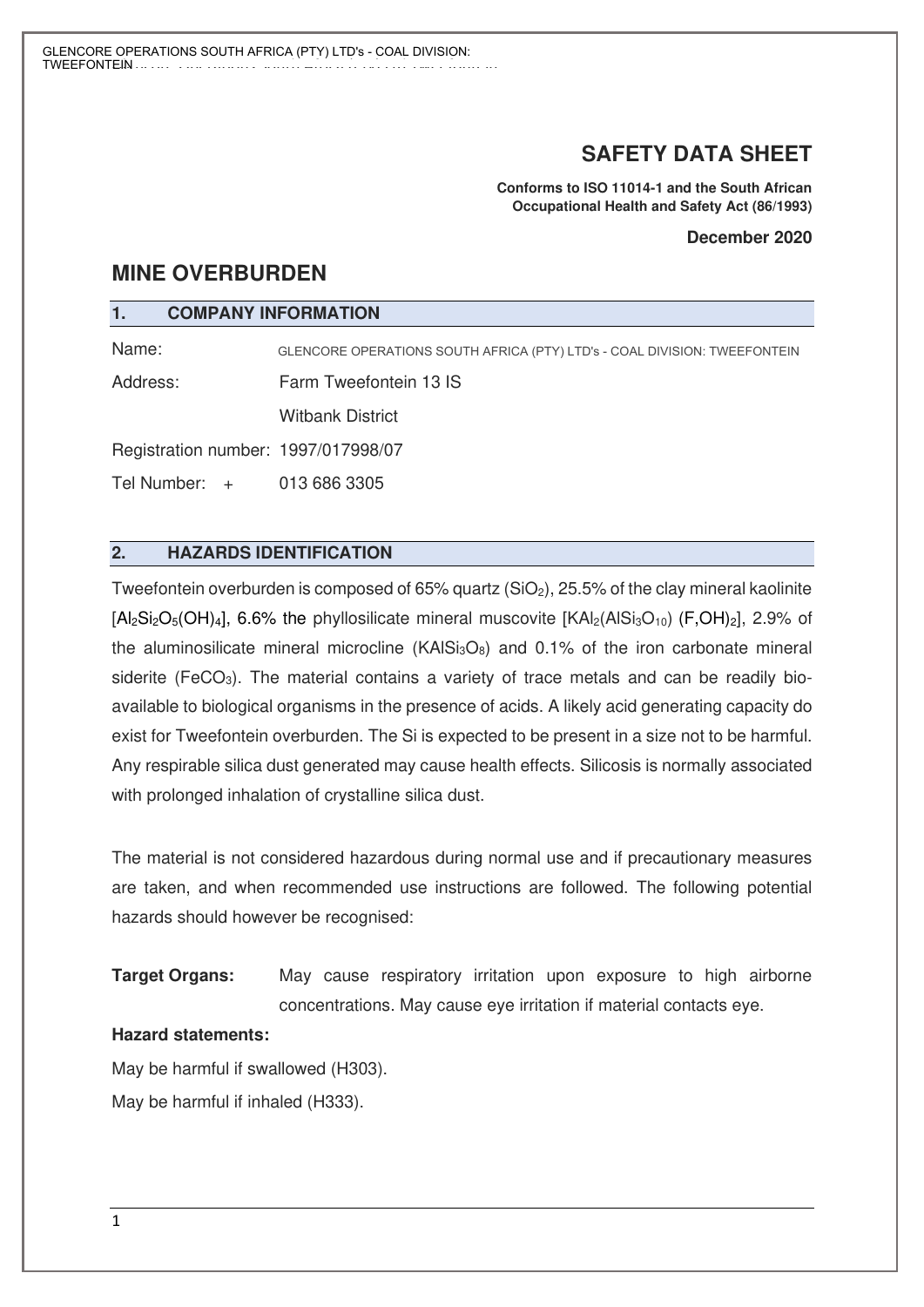#### **Precautionary Statement:**

Avoid inhaling dust.

Wear protective gloves/protective clothing/eye protection/face.

If in eyes: Rinse cautiously with water for several minutes. Remove contact lenses if present. Continue rinsing.

If skin irritation occurs: Get medical advice/attention.

If eye irritation persists: Get medical advice/attention.

## **3. COMPOSITION AND INFORMATION ON INGREDIENTS**

The mine overburden is composed of the following elemental oxides in concentrations greater than 0.1%:

| <b>Constituent</b>             | Content (%) | <b>CAS number</b> |
|--------------------------------|-------------|-------------------|
| SiO <sub>2</sub>               | 56.1        | 7631-86-9         |
| Al <sub>2</sub> O <sub>3</sub> | 14.5        | 1344-28-1         |
| Fe <sub>2</sub> O <sub>3</sub> | 5.80        | 1309-37-1         |
| K <sub>2</sub> O               | 2.02        | 1309-48-4         |
| TiO <sub>2</sub>               | 0.71        | 13463-67-7        |
| <b>MgO</b>                     | 0.517       | 1309-48-4         |
| CaO                            | 0.499       | 1305-78-8         |
| Na <sub>2</sub> O              | 0.158       | 1313-59-3         |
| P                              | 0.140       | 7723-14-0         |
| <b>MnO</b>                     | 0.068       | 1344-43-0         |

#### **4. FIRST AID MEASURES**

| Eye:     | Flush eyes with plenty of water for a minimum of 15 minutes. Keep          |
|----------|----------------------------------------------------------------------------|
|          | rotating the eyes to ensure complete flushing of all particles. Do not rub |
|          | eyes. Seek medical attention promptly if irritation persists or any        |
|          | abrasions occur.                                                           |
| Skin:    | Not severely abrasive on skin but skin should be washed with cool water    |
|          | and mild soap or detergent if rash or irritation occurs.                   |
| Inhaled: | No specific first aid measures are needed but remove affected person       |
|          | promptly to fresh air. Seek medical attention for discomfort or if         |
|          | coughing or other symptoms do not subside. Always use proper PPE.          |

#### **5. FIRE FIGHTING MEASURES**

Extinguishing Media: Dry powder, carbon dioxide, foam or water spray. Exposure Hazards: The product will not ignite easily.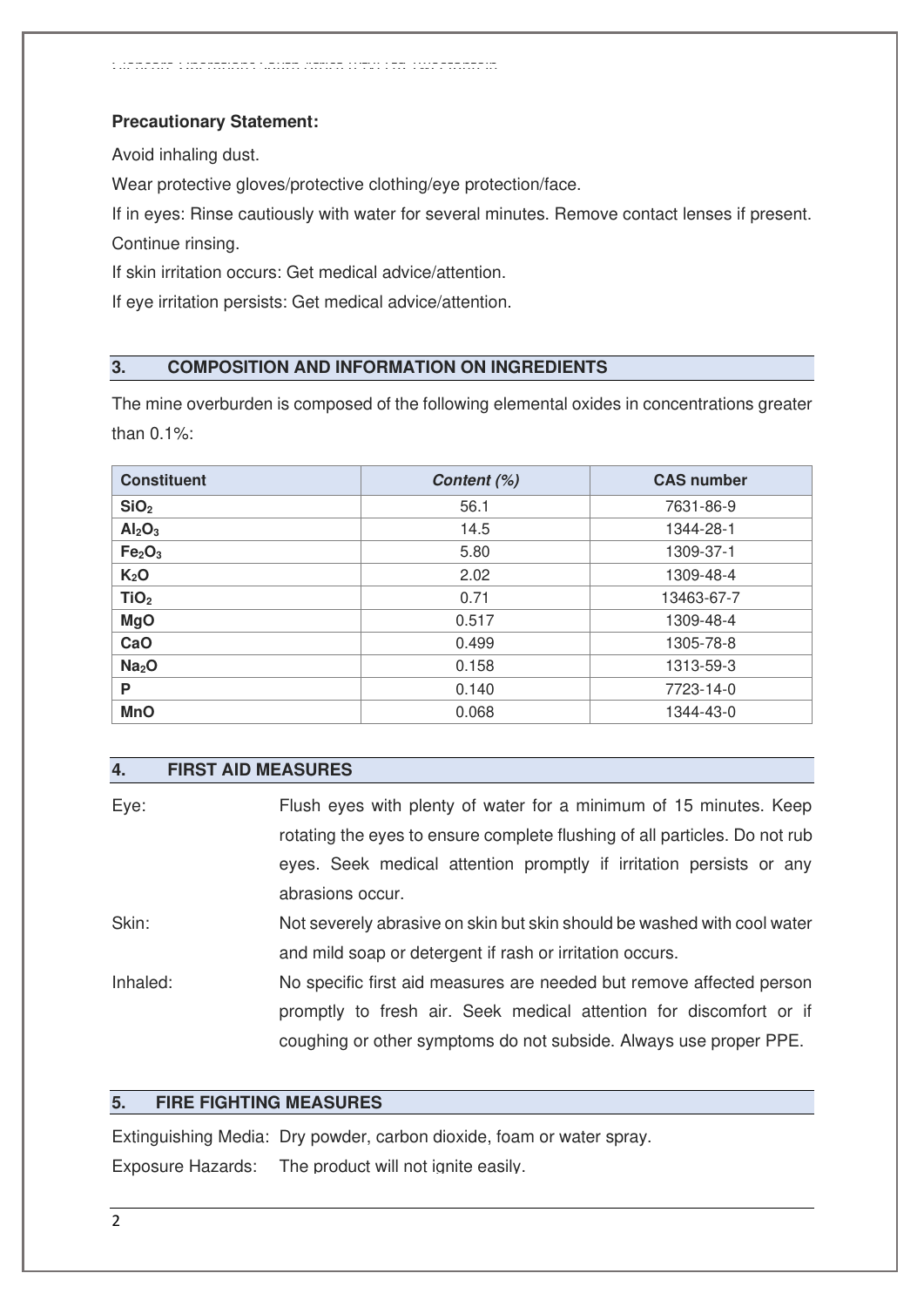Glencore Operations South Africa (Pty) Ltd Tweefontein

## **6. ACCIDENTAL RELEASE MEASURES**

|                   | Personal Precaution: Wear personal protective clothing with a respiratory mask, to prevent |
|-------------------|--------------------------------------------------------------------------------------------|
|                   | dust inhalation. Ensure adequate ventilation.                                              |
| Emergency:        | Isolate the spill and prevent further leakage or spillage.                                 |
| Environmental:    | Prevent entry of the spilled product into waterways, sewers or confined                    |
|                   | areas.                                                                                     |
| Clean up methods: | Sweep up and shovel it into suitable containers for re-use, recovery or                    |
|                   | disposal. Avoid creating a dust cloud.                                                     |

Other Information: See Section 13 for disposal Considerations.

| 7.                   | <b>HANDLING AND STORAGE</b>                                                                                 |
|----------------------|-------------------------------------------------------------------------------------------------------------|
| Handling:            | Handle in a well-ventilated area. Keep dust formation to a minimum.<br>Always wear correct PPE.             |
| Protective clothing: | Chemical protective clothing should not be required under normal<br>circumstances when using this material. |
| Storage:             | No special storage requirements but store where excessive wind<br>cannot disperse dust particles.           |

## **8. ENGINEERING MEASURES**

Occupational Exposure Limits (OEL):

There are no exposure limits available for the mine overburden, therefore the ingredients or a substance close to the ingredients will be used. Below is Exposure Limits for dust and silicon. The exposure limits for nuisance dust (particulates not otherwise regulated) are the most important and should be used. Dust to be suppressed while stored above surface.

Particulates not otherwise regulated – Total Dust TWA 10 mg/m<sup>3</sup> (total) TWA 5 mg/m<sup>3</sup> (resp) General Industry - TWA 15 mg/m<sup>3</sup> Construction Industry – TWA 15 mg/m<sup>3</sup> TWA 10 mg/m<sup>3</sup> (total) TWA 5 mg/m<sup>3</sup> (resp) ACGIH Guideline: TWA 10 mg/m<sup>3</sup> (Inhalable Particles)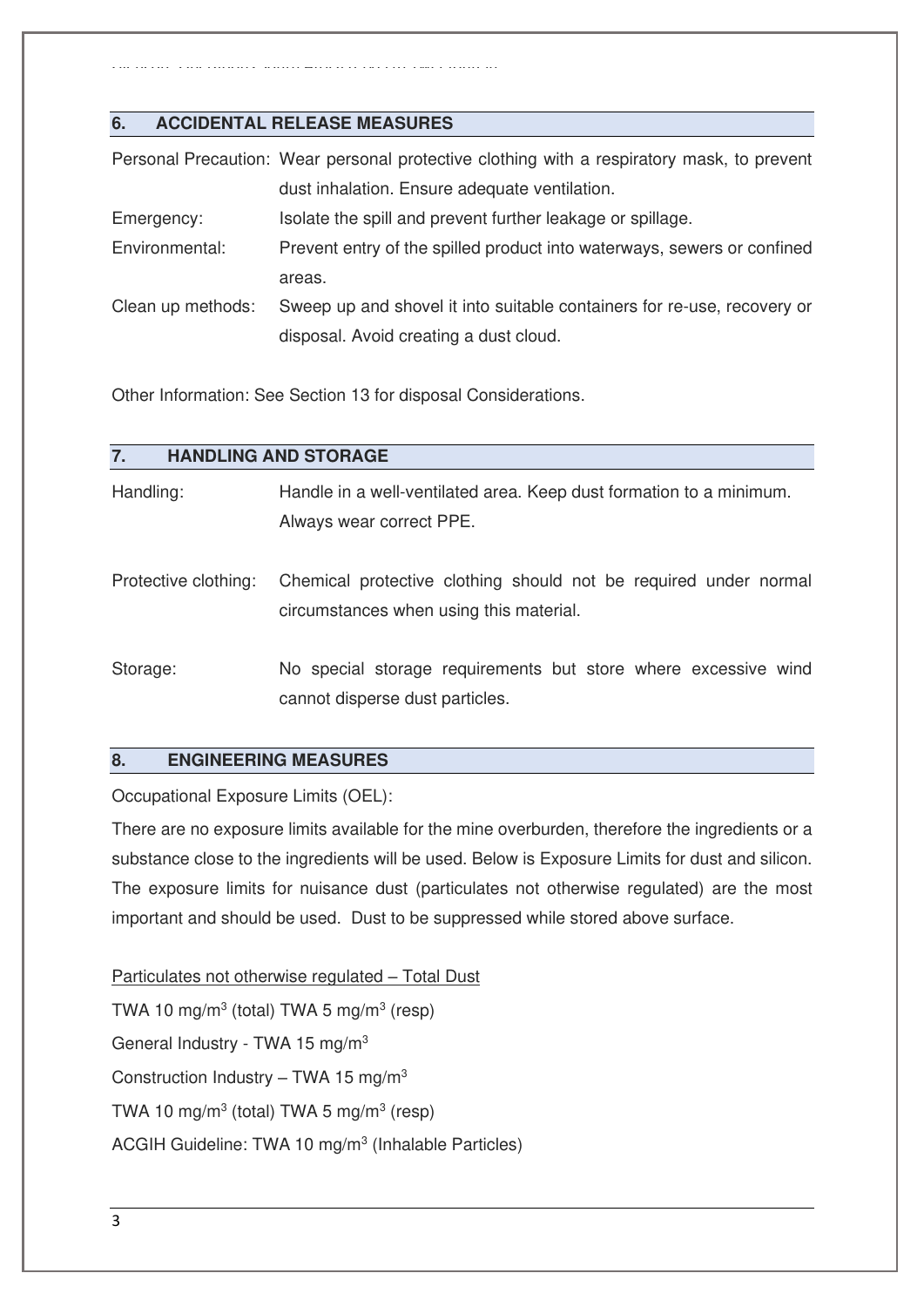#### Silicon [CAS No. 7440-21-3]

TWA 10 mg/m<sup>3</sup> (total) TWA 5 mg/m<sup>3</sup> (resp)

TWA 15 mg/m<sup>3</sup> (total) TWA 5 mg/m<sup>3</sup> (resp)

Personal protection during working application:

Glencore Operations South Africa (Pty) Ltd Tweefontein

Respiratory: Suitable dust masks of same nature as for nuisance dust (NB, recommendations/specifications to be informed by an occupational health practitioner.

## **9. PHYSICAL AND CHEMICAL PROPERTIES**

| Appearance:                   | Dark Grey                              |
|-------------------------------|----------------------------------------|
| Odour:                        | None                                   |
| <b>Odour Threshold:</b>       | Not applicable since there is no odour |
| pH:                           | 5.16                                   |
| <b>Melting Point:</b>         | Not Available                          |
| <b>Boiling Point:</b>         | Not available                          |
| Flash Point:                  | Not Applicable Inorganic Substance     |
| <b>Evaporation Rate:</b>      | Not available                          |
| Flammability:                 | Not Flammable                          |
| Explosion limits:             | Not Explosive                          |
| Vapour Pressure:              | Not Available                          |
| Vapour Density:               | Not Applicable                         |
| <b>Relative Density:</b>      | Not Available                          |
| <b>Water Solubility:</b>      | Not available                          |
| <b>Partition Coefficient:</b> | Not Applicable, Inorganic Substance    |

## **10. STABILITY AND REACTIVITY**

#### **Chemical stability:**

Stable under normal temperatures and pressures

#### **Possibility of Hazardous Reactions:**

Avoid reactions with acids such as hydrofluoric acid and nitric acid and bases.

#### **Conditions to Avoid:**

Avoid generating dust.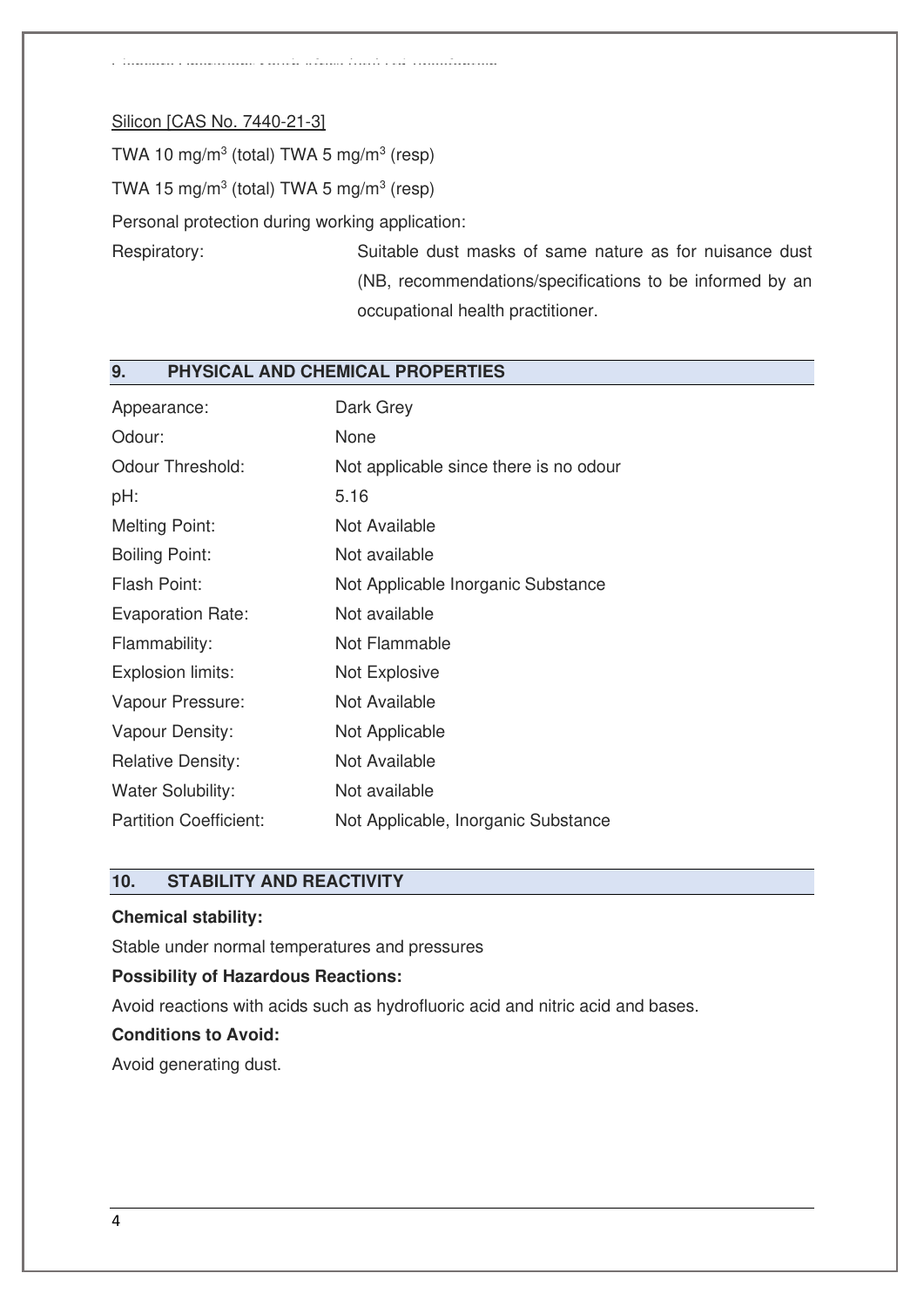#### **11. TOXICOLOGICAL INFORMATION**

 $\widetilde{G}$ 

#### **Acute Potential Effects:**

Possible silicosis, fibrosis, cancer

May be harmful if swallowed

May be harmful if Inhaled

#### **Chronic Potential Health Effects:**

The substance may be toxic to lungs and upper respiratory tract. Repeated or prolonged inhalation or unprotected exposure to the substance can produce target organ damage.

| Likely routes of exposure:                | Eye contact, skin contact, inhalation |
|-------------------------------------------|---------------------------------------|
| Target Organs:                            | Skin, Eyes, Respiratory System        |
| Constituent / Ingredient Toxicity (LD50): | Oral > 2000 mg/kg, ≤5 000 mg/kg;      |
|                                           | Dermal $>5000$ mg/kg                  |
| Constituent / Ingredient Toxicity (LC50): | Inhalation $>5$ mg/l                  |

## **12. ECOLOGICAL INFORMATION**

#### **Persistence and Degradability:**

Most ingredients are of inorganic nature and do not biodegrade.

#### **Ecotoxicity:**

| Daphnia:               | Possible |
|------------------------|----------|
| Fish:                  | Possible |
| <b>Aquatic Plants:</b> | Possible |
| Micro-algae            | Possible |
| <b>Bacteria</b>        | Possible |

#### **Mobility in water**:

Relatively soluble in water under acidic conditions.

#### **Mobility in soil**:

Expected to be relatively immobile in soil.

#### **Bioaccumulation:**

May be significantly bioconcentrated at lower trophic levels.

## **13. DISPOSAL CONSIDERATIONS**

The preferred methods of disposal are firstly recycling or re-using. Disposal should comply with the waste disposal legislation as well as any other municipal regulations. This product should never be disposed within watercourses.